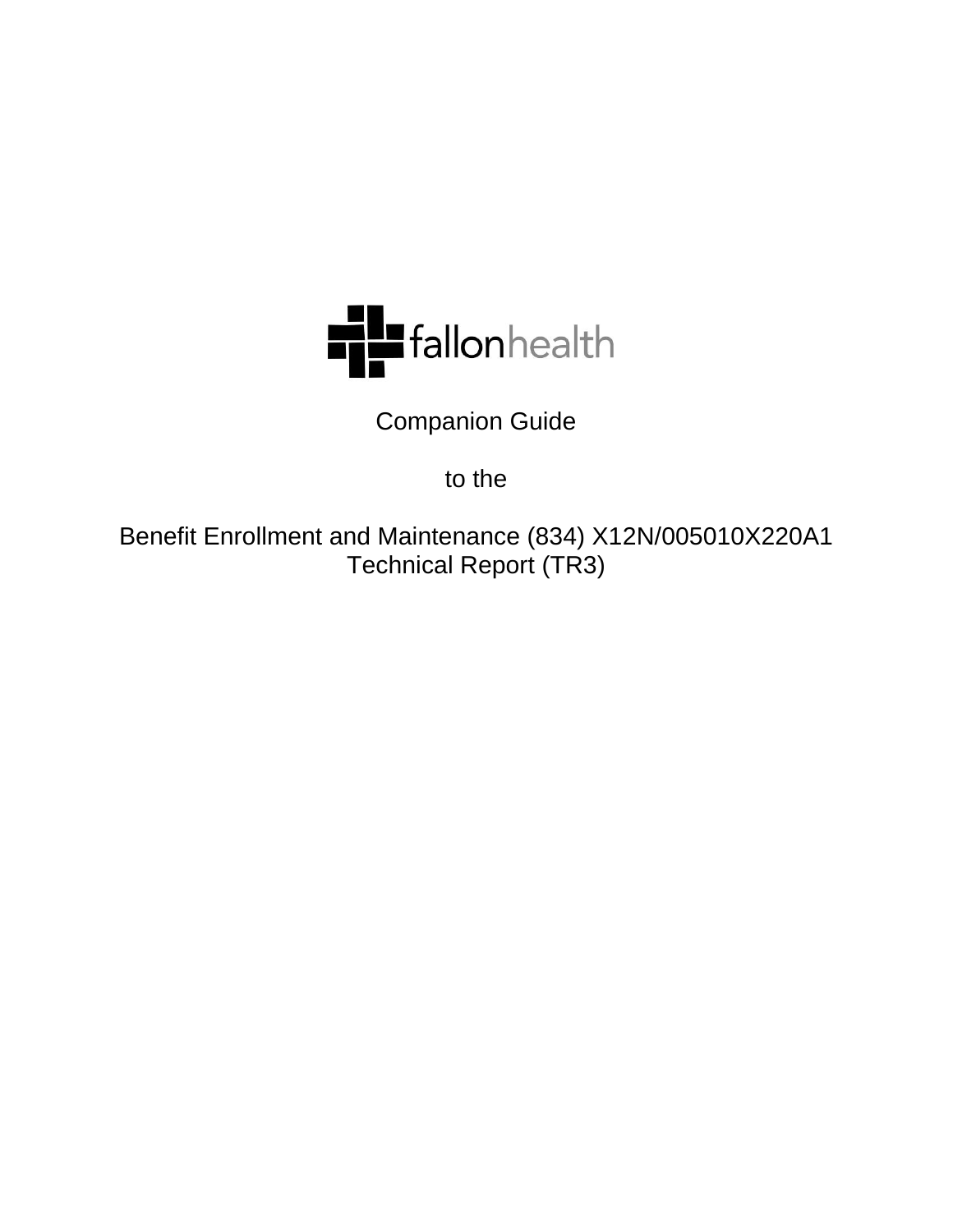# **Document history**

| <b>Revision Date</b> | <b>Revision</b> | <b>Commentary</b>                                                     |
|----------------------|-----------------|-----------------------------------------------------------------------|
| May 2003             | 1.0             | <b>Creation date</b>                                                  |
| September 2003       | 1.1             | Contact information                                                   |
| September 2003       | 1.2             | Addenda                                                               |
| November 2012        | 1.3             | Creating one document for<br>4010 and 5010                            |
| January 2013         | 1.4             | Acknowledgement Update                                                |
| June 2017            | 1.5             | <b>Updated Fallon Health EDI</b><br>system Maintenance<br>information |
| May 2018             | 1.6             | <b>Updated Fallon Health EDI</b><br>system Maintenance<br>information |
| January 2022         | 1.7             | <b>Updated Fallon Health EDI</b><br>system Maintenance<br>information |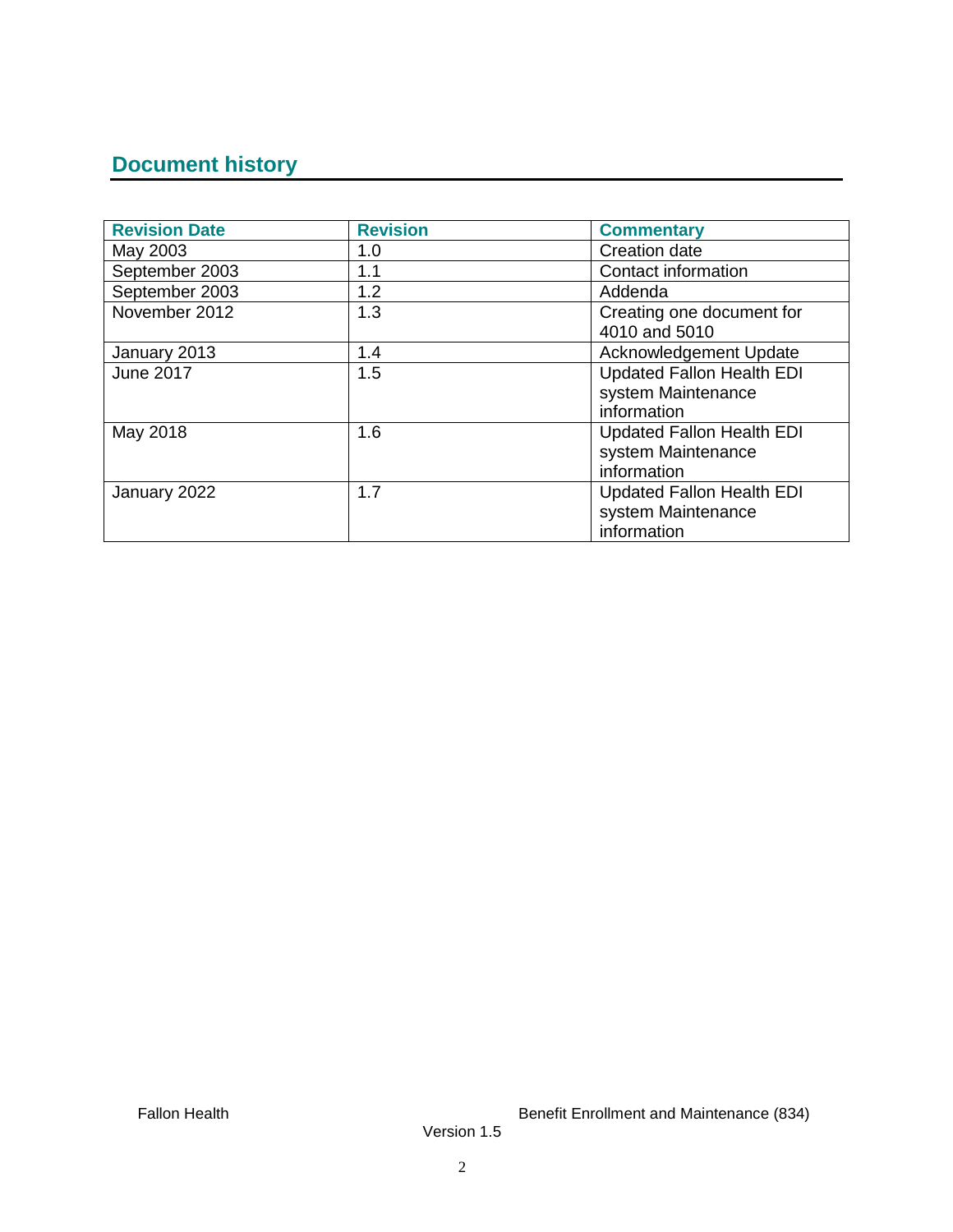# **Table of contents**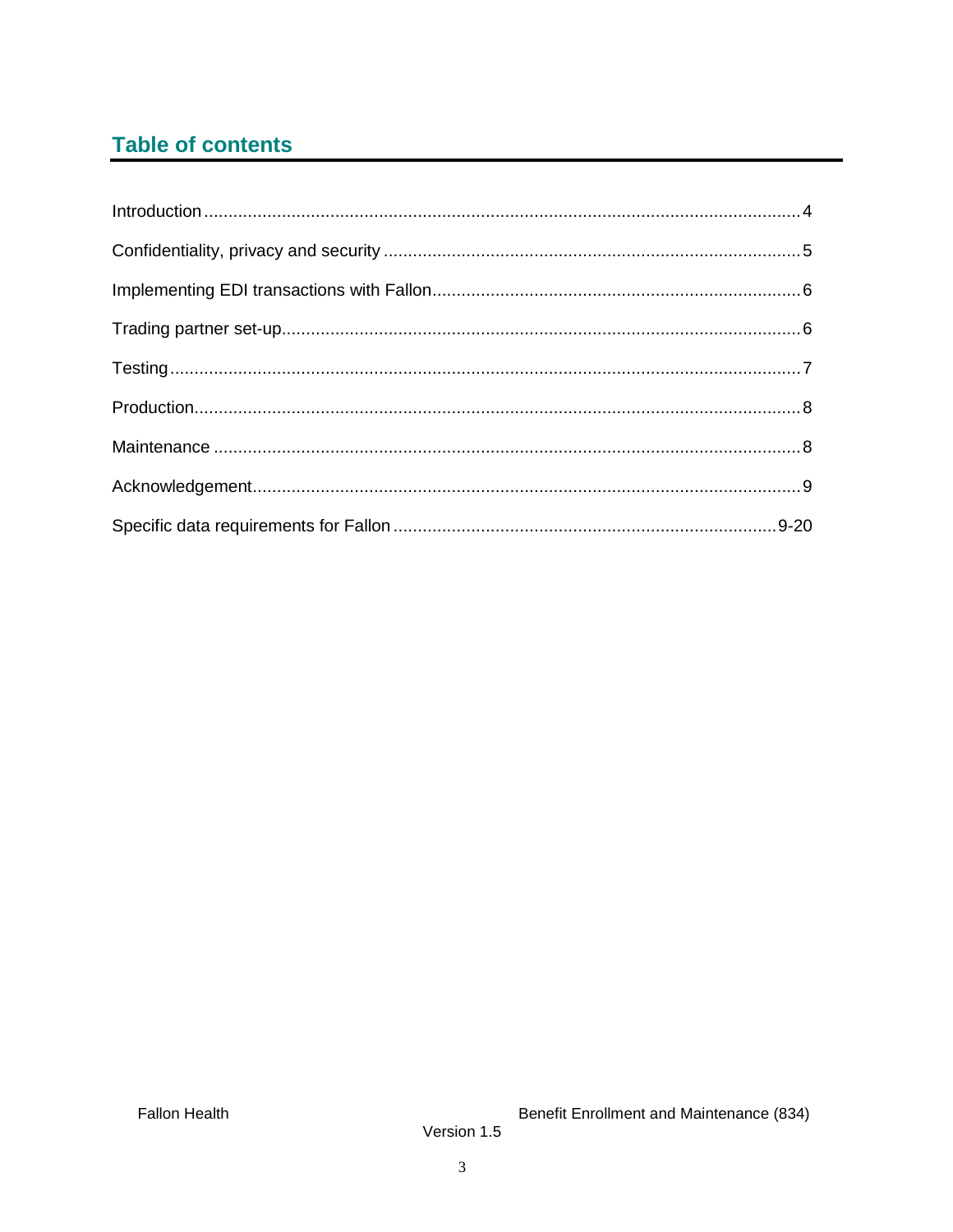# **Introduction**

The Health Insurance Portability and Accountability Act – Administration Simplification (HIPAA-AS) requires that Fallon Health and all other covered entities comply with the electronic data interchange standards for health care as established by the Secretary of Health and Human Services. The department of Health and Human Services (HHS) released the Final Rule adopting the updated versions of the standards under the Health Insurance Portability and Accountability Act (HIPAA). This rule updates the mandated X12 transactions to version 005010 with a compliance date of January 1, 2012. The 5010 Technical Report Type 3s (TR3s) for each transaction can be downloaded for a fee from the WPC Web site, [www.wpc-edi.com/.](http://www.wpc-edi.com/)

Although the TR3s contain requirements for use of specific segments and data elements within the segments, the reports were for use by all health benefit payors. This document has been prepared as an Fallon-specific companion document to the TR3s to clarify when conditional data elements and segments must be used for Fallon reporting, and to identify those codes and data elements that do not apply to Fallon.

This companion guide document supplements, but does not contradict, any requirements in the 834 version 5010 TR3.

The intended audience for this document is the technical area that is responsible for submitting electronic enrollment transactions to Fallon. In addition, this information should be communicated and coordinated with the employer groups responsible for maintaining this information.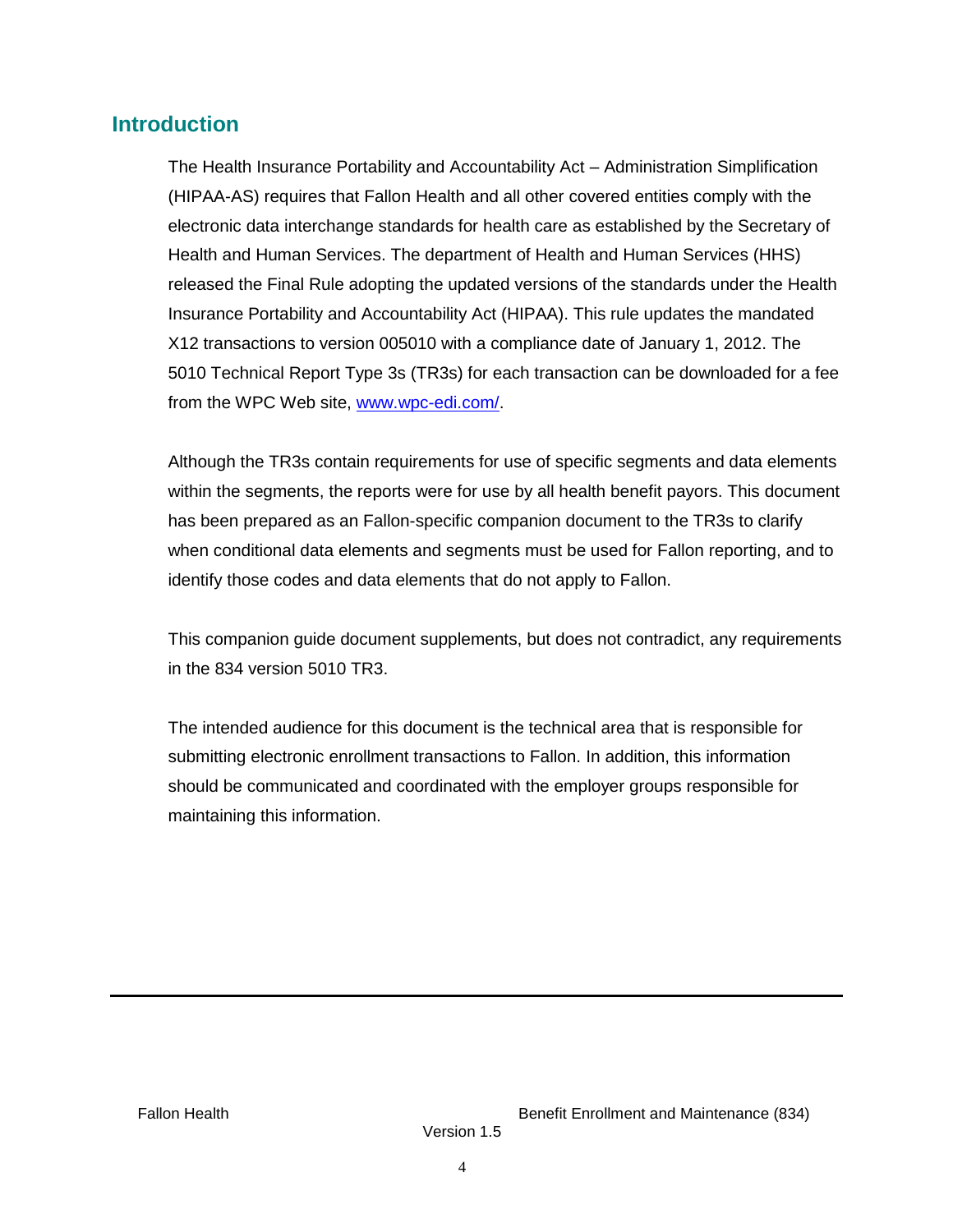# **Confidentiality, privacy and security**

Maintaining the confidentiality of personal health information has been, and continues to be, one of Fallon Health's guiding principles. Fallon has a strict confidentiality policy with regard to safeguarding patient, employee and health plan information. All staff is required to be familiar with, and comply with Fallon policy on the confidentiality of member personal and clinical information to ensure that all member information is treated in a confidential and respectful manner. The policy permits use or disclosure of members' medical or personal information only as necessary to conduct required business, care management, approved research or quality assurance or measurement activities, or when authorized to do so by a member or as required by law.

In order to comply with our own internal policies and the provisions of the Health Insurance Portability and Accountability Act, 1996 (HIPAA), Fallon has outlined specific requirements applicable to the electronic exchange of protected health information (PHI) including provisions for:

- maintaining confidentiality of protected information
- confidentiality safeguards
- security standards
- return or destruction of protected information
- compliance with state and federal regulatory and statutory requirements
- required disclosure
- use of business associates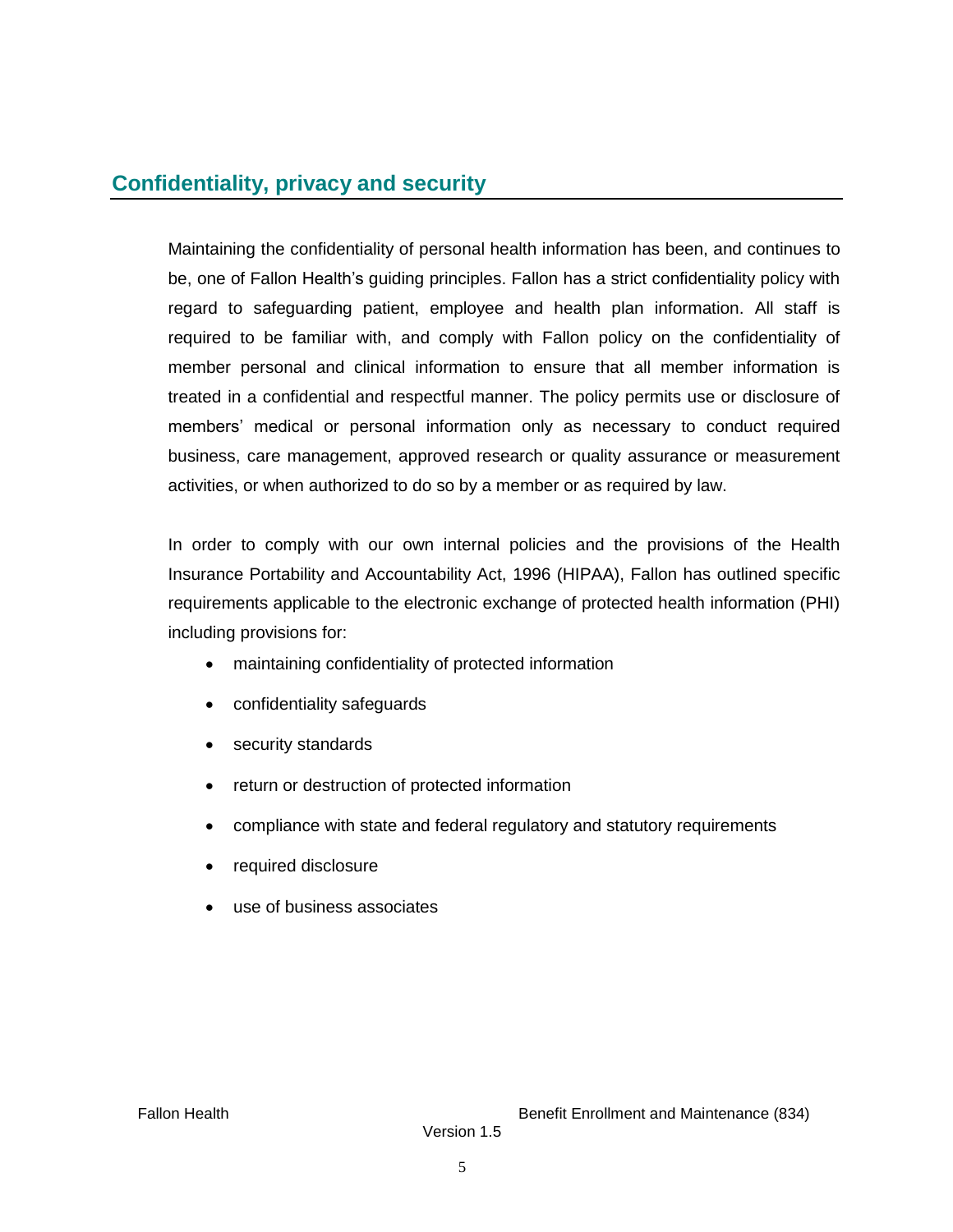## **Contact an EDI coordinator at:**

Fallon Health: 1-866-275-3247, option 6, or e-mail edi.coordinator@fallonhealth.org

Trading partners who want to exchange electronic transactions with Fallon should call or e-mail the contact above, and the necessary information for implementation will be provided. An enrollment packet can be obtained in PDF format from the Fallon Web site at fallonhealth.org.

## **Trading partner set-up**

There are many data elements in the ISA segment that are used for processing control purposes. For example, the ISA segment contains data elements such as authorization information, security information, sender identification and receiver identification that can be used for control purposes. These data elements are agreed-upon by the trading partners prior to exchange of electronic information. Fallon-specific requirements are defined in subsequent sections of this document.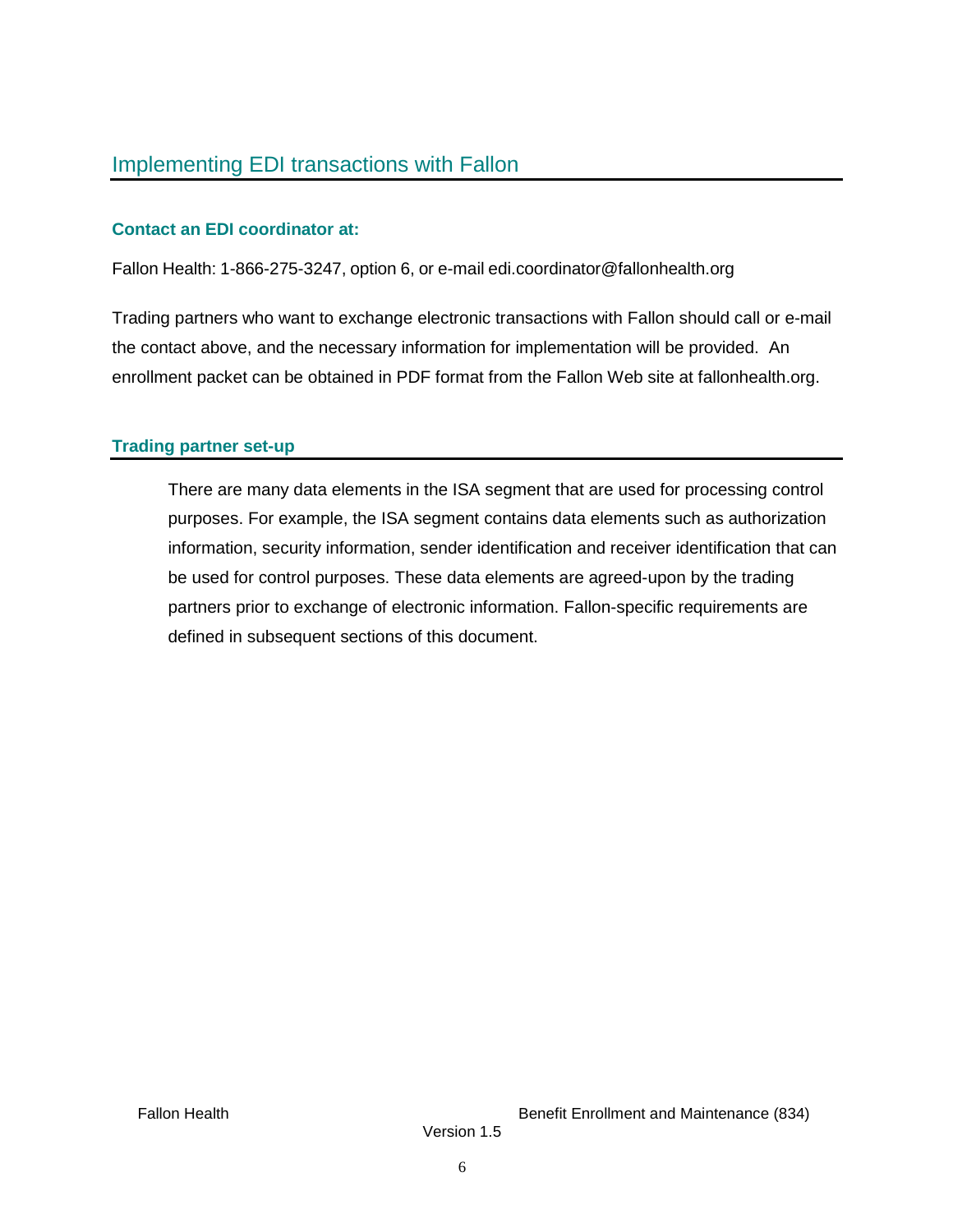## **Testing**

All trading partners are required to test the exchange of electronic transactions with Fallon prior to the exchange of production files with live data.

Fallon will assign two usernames and passwords: one for testing and another for production. The production username and password will be assigned upon successful completion of simulation testing.

All test files will be processed at time of receipt and feedback to the employer group will occur within five business days. Preliminary test files should contain at least 25 enrollment transactions and no more than 50.

Fallon requires the following naming convention for all test files submitted: XXMMDDVT.834 (eight character maximum). The first 2 letters are used to identify trading partner, then 2 digit month, 2 digit day, version number, and test file indicator. If multiple files are to be sent on the same day, then version numbers would need to be sent as part of the file naming convention.

The test indicator is crucial to the entry of the file into the test environment.

Changes and "verify" (audit) transactions must be sent in separate files.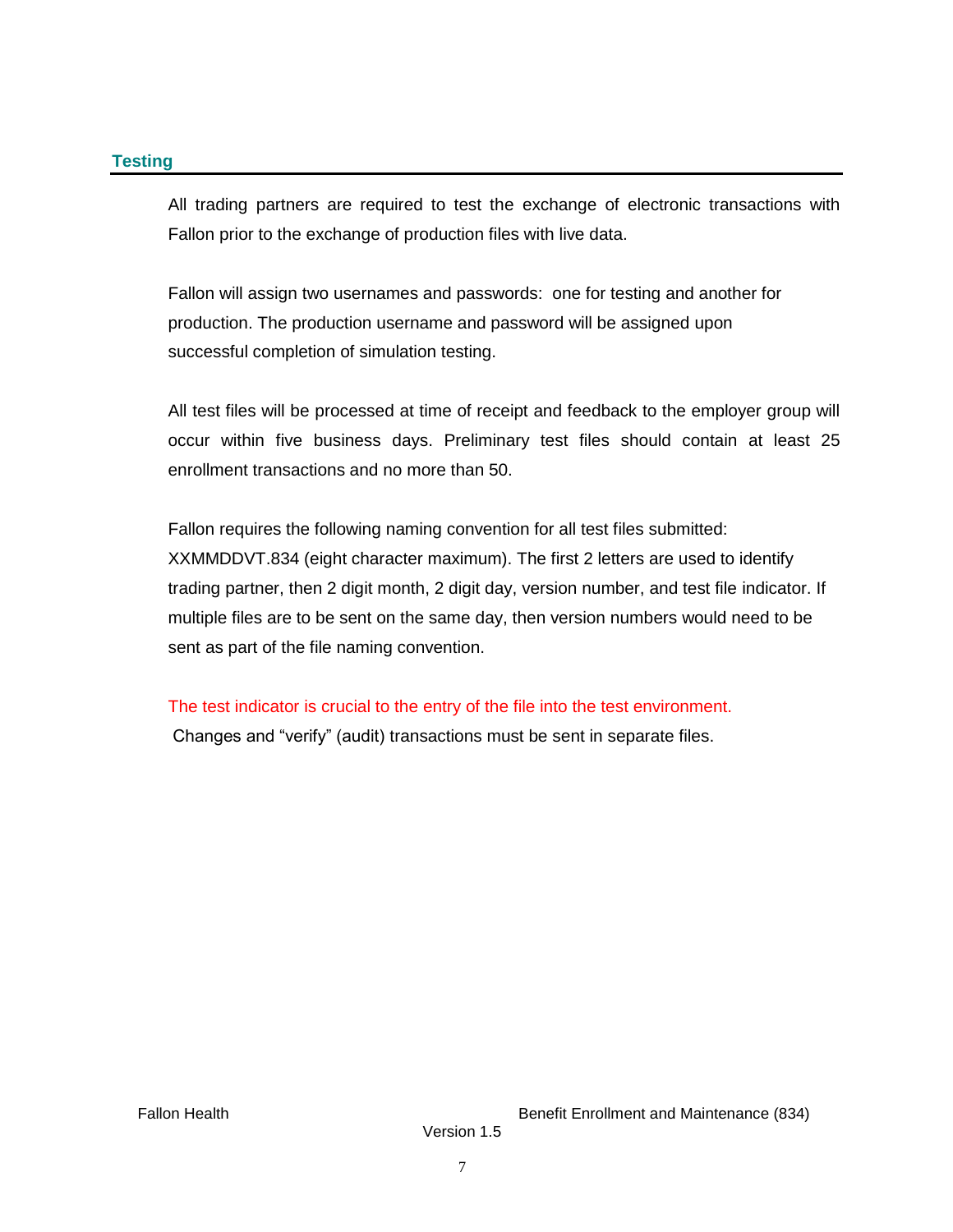#### **Production**

At the completion of successful simulation testing, trading partners will be given a production username and password, as well as a date to begin the exchange of compliant production transaction files.

Fallon requires the following naming convention for all production files submitted: XXMMDDV1.834 (eight character maximum). The first 2 letters are used to identify trading partner, then 2 digit month, 2 digit day, version number, and production file indicator. If multiple files are to be sent on the same day, then version numbers would need to be sent as part of the file naming convention.

The production indicator is crucial to the entry of the file into the test environment.

### **Maintenance**

Routine downtime is scheduled weekly from 6 PM to 11 PM on Thursdays and 8 AM to 12 PM on Sundays to support maintenance and enhancements for all EDI transactions. Non-routine downtime will be communicated via email at least one week in advance. Emergency unscheduled downtime will be communicated to trading partners via email within one hour following the determination that emergency downtime is needed.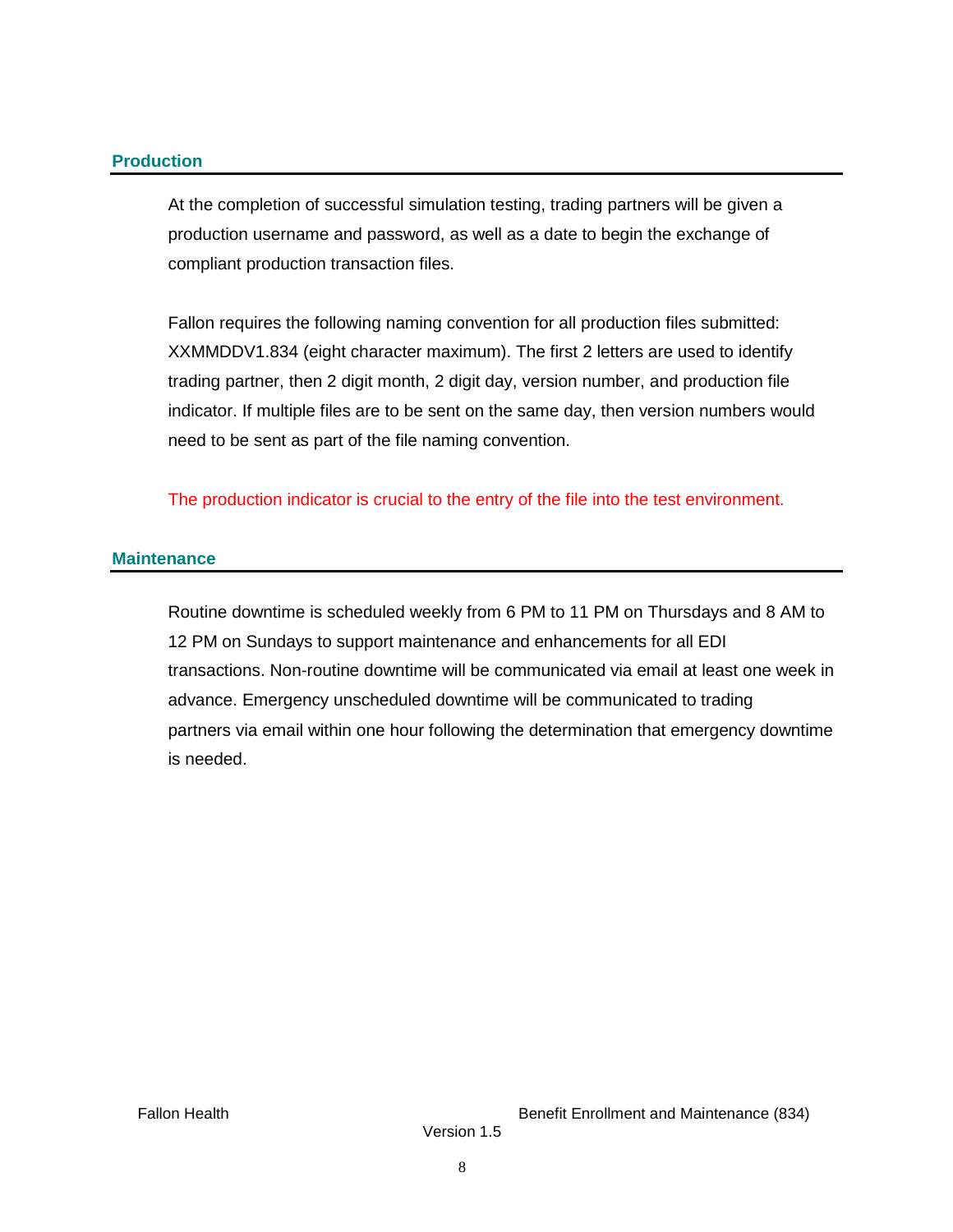### **Acknowledgement**

#### TA1 interchange acknowledgement

Fallon will generate a TA1 acknowledgement if the trading partner requests it by submitting a 1 in the ISA14. If a trading partner does not want a TA1 acknowledgement, a 0 should be submitted in the ISA14. 999 implementation acknowledgement

Fallon will generate 999 acknowledgements for all trading partners. It is the trading partner's responsibility to retrieve and review the 999 to determine if Fallon accepted or

rejected the file in its entirety.

#### **Specific data requirements for Fallon**

#### **General**

The purpose of this section is to clarify when data elements and segments must be used for Fallon Health. The following information is designed to help you complete the 834 transactions. If you follow these guidelines, we will be better able to process your enrollment transactions accurately and efficiently.

Fallon requires the following terminators:

Segment Terminator (ASCII Value 126) ~ Element Terminator (ASCII Value 42) \* Sub-element Terminator (ASCII Value 62) >

BOLD indicates value should be submitted as shown. All fields in the ISA are required and fixed length and should be blank filled if field value is not at the requested length.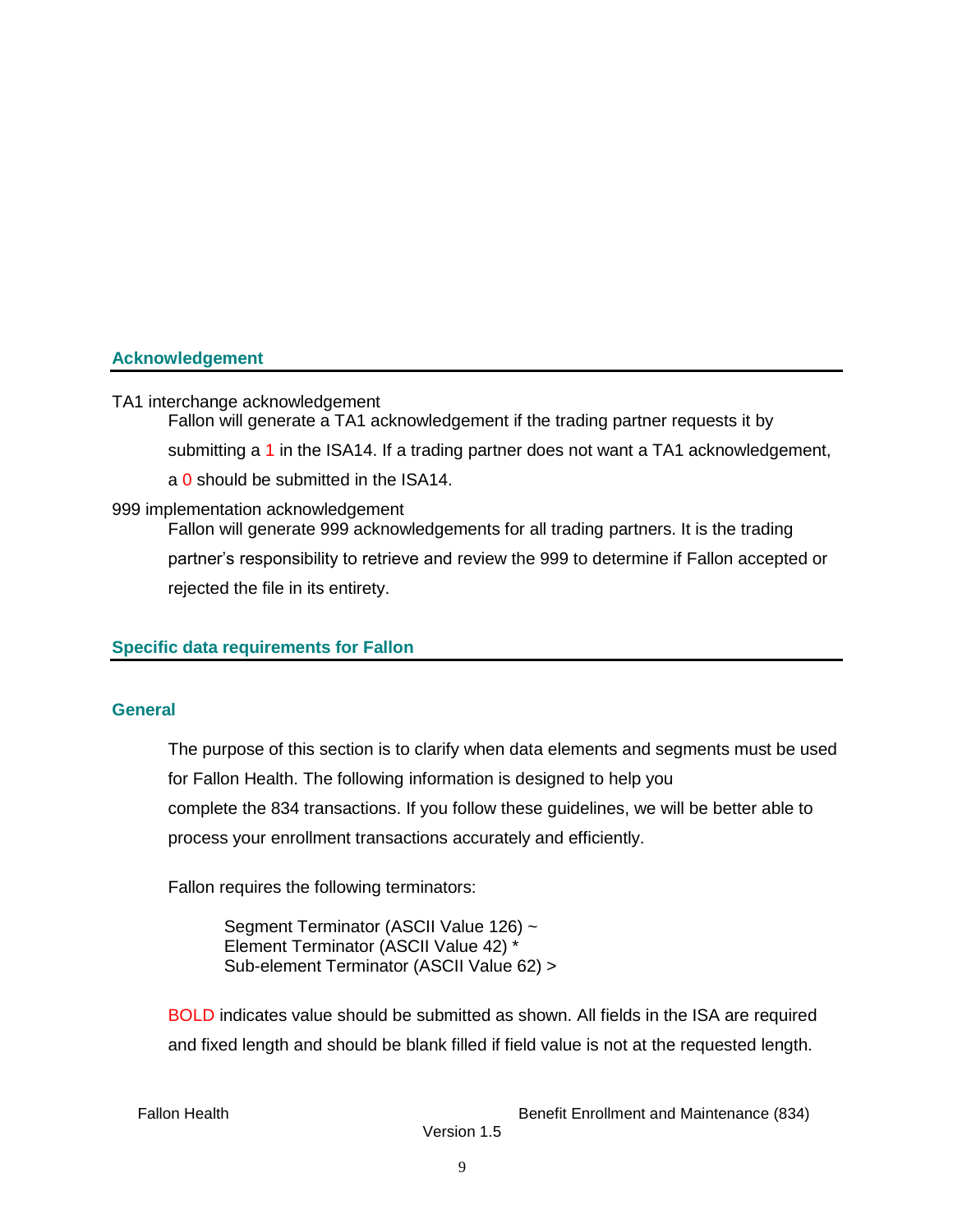| Seg<br>ID  | <b>Segment description</b>                                       | Loop<br>ID | Seg<br>Req              | <b>Valid values</b>                             | Fallon specific requirements   |
|------------|------------------------------------------------------------------|------------|-------------------------|-------------------------------------------------|--------------------------------|
| <b>ISA</b> | <b>Interchange Control</b><br><b>Header</b>                      |            | R                       |                                                 |                                |
|            | <b>ISA01-Auth Info Qualifier</b>                                 |            | $\mathsf{R}$            | 00/03                                           | 00                             |
|            | <b>ISA02-Auth Information</b>                                    |            | $\overline{\mathsf{R}}$ |                                                 | <b>Blank fill</b>              |
|            | <b>ISA03-Security Info Qual</b>                                  |            | $\mathsf{R}$            | 00/01                                           | 00                             |
|            | <b>ISA04-Security Information</b>                                |            | $\mathsf{R}$            |                                                 | <b>Blank fill</b>              |
|            | ISA05-Interchange ID Qual                                        |            | $\mathsf{R}$            |                                                 | ZZ                             |
|            | ISA06-Interchange Sender<br>ID                                   |            | R                       | <sender id=""></sender>                         | <b>Trading Partner Name</b>    |
|            | ISA07-Interchange ID Qual                                        |            | $\mathsf R$             |                                                 | ZZ                             |
|            | ISA08-Interchange Receiver<br>ID                                 |            | R                       | <receiver id=""></receiver>                     | <b>FCHP</b>                    |
|            | ISA09-Interchange Date                                           |            | R                       | <yymmdd></yymmdd>                               |                                |
|            | ISA10-Interchange Time                                           |            | $\mathsf{R}$            | <hhmm></hhmm>                                   |                                |
|            | ISA11-Interchange Contral<br>Std                                 |            | $\mathsf{R}$            | Λ                                               |                                |
|            | <b>ISA12-Interchange Version</b>                                 |            | R                       | 00501                                           |                                |
|            | ISA13-Interchange Control                                        |            | $\mathsf{R}$            | <unique #=""></unique>                          | Unique number sent by TP       |
|            | ISA14-Ack requested                                              |            | $\mathsf{R}$            |                                                 | 1/0                            |
|            | ISA15-Test/Production                                            |            | $\mathsf{R}$            | P/T                                             | T for test or P for production |
|            | <b>ISA16-Component Element</b><br>Sep                            |            | $\overline{\mathsf{R}}$ |                                                 |                                |
|            |                                                                  |            |                         |                                                 |                                |
| <b>GS</b>  | <b>Functional Group Header</b><br><b>GS01-Functional ID Code</b> |            | R<br>$\mathsf{R}$       |                                                 | <b>BE</b>                      |
|            |                                                                  |            | $\mathsf{R}$            | <sender id=""></sender>                         | Sender's TIN                   |
|            | GS02-App Sender's Code<br>GS03-App Receiver's Code               |            | $\overline{\mathsf{R}}$ | <receiver< td=""><td>FALLON834</td></receiver<> | FALLON834                      |
|            |                                                                  |            |                         | Code>                                           |                                |
|            | GS04-Date                                                        |            | $\mathsf{R}$            | <ccyymmdd<br>&gt;</ccyymmdd<br>                 |                                |
|            | GS05-Time                                                        |            | R                       | <hhmm></hhmm>                                   |                                |
|            | <b>GS06-Grooup Control</b><br>Number                             |            | $\overline{R}$          | <unique #=""></unique>                          |                                |
|            | GS07-Resp Agency Code                                            |            | R                       |                                                 |                                |
|            | GS08-Version                                                     |            | $\mathsf R$             |                                                 | 005010X220A1                   |
|            |                                                                  |            |                         |                                                 |                                |
| <b>ST</b>  | <b>Transaction Set Header</b>                                    |            | R                       |                                                 |                                |
|            | ST01-Transaction Set ID<br>Code                                  |            | $\mathsf{R}$            |                                                 | 834                            |
|            | ST02-Transaction Control #                                       |            | R                       | <unique #=""></unique>                          |                                |
|            | ST03 - Implementation                                            |            | $\mathsf{R}$            | 005010X220A                                     |                                |
|            | Version                                                          |            |                         | 1                                               |                                |
|            |                                                                  |            |                         |                                                 |                                |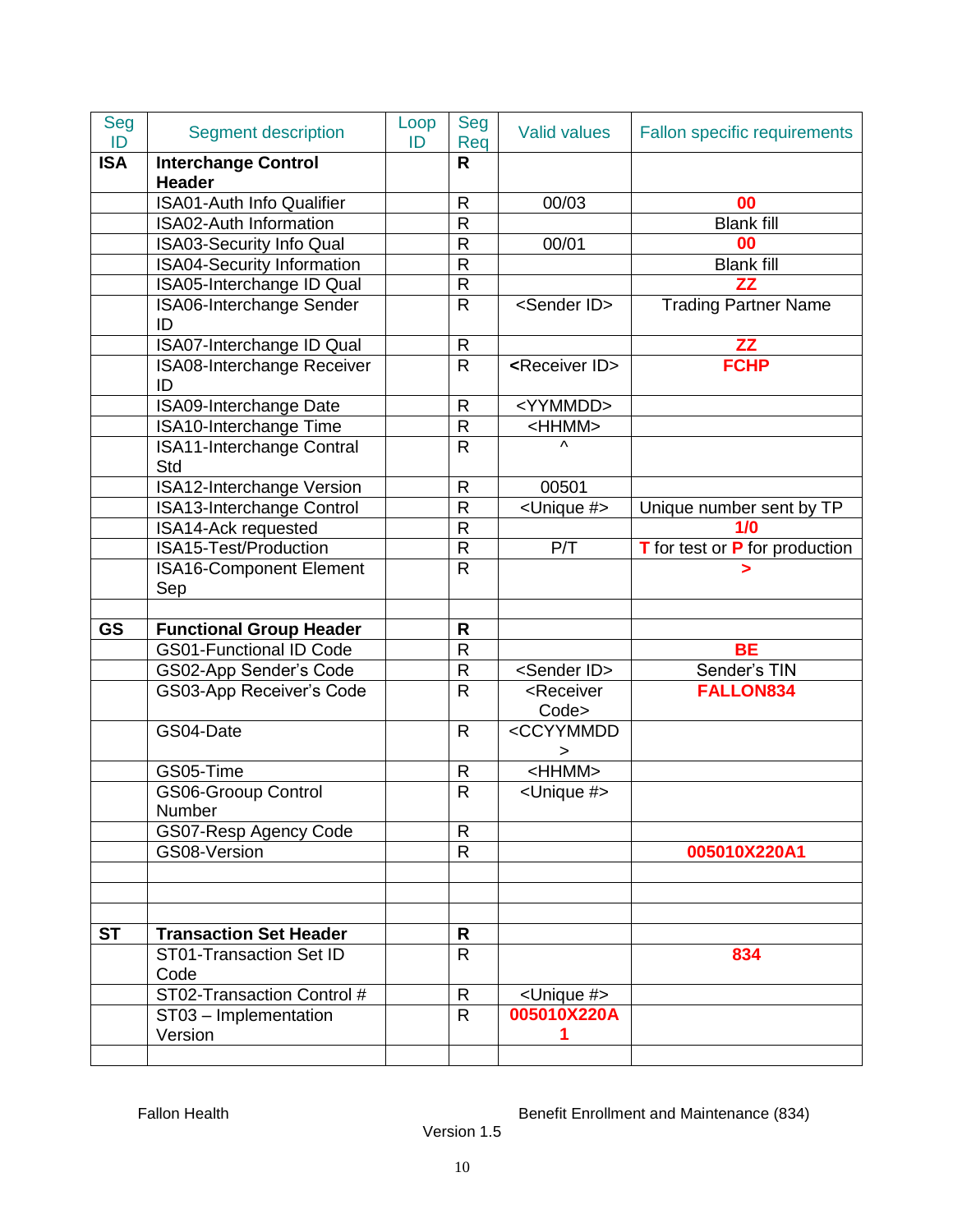| Seg<br>ID  | <b>Segment description</b>                        | Loop<br>ID | Seg<br>Req              | <b>Valid values</b>                    | Fallon specific requirements |
|------------|---------------------------------------------------|------------|-------------------------|----------------------------------------|------------------------------|
| <b>BGN</b> | <b>Beginning</b>                                  |            | $\mathsf{R}$            |                                        |                              |
|            | <b>BGN01-Transaction Purpose</b>                  |            | $\mathsf{R}$            | 00/15/22                               | 00                           |
|            | Cd                                                |            |                         |                                        |                              |
|            | <b>BGN02-Reference ID</b>                         |            | $\mathsf R$             |                                        |                              |
|            | BGN03-Date                                        |            | $\mathsf{R}$            | <ccyymmdd<br>&gt;</ccyymmdd<br>        |                              |
|            | BGN04-Time                                        |            | $\mathsf{R}% _{T}$      | $<$ HHMM $>$                           |                              |
|            | <b>BGN05-Time Code</b>                            |            | $\overline{\mathsf{s}}$ | 01/02/03/04/05                         | ET                           |
|            |                                                   |            |                         | /06/07/08/09/1                         |                              |
|            |                                                   |            |                         | 0/11/12/13/14/                         |                              |
|            |                                                   |            |                         | 15/16/17/18/19                         |                              |
|            |                                                   |            |                         | /20/21/22/23/2                         |                              |
|            |                                                   |            |                         | 4/AD/AS/AT/                            |                              |
|            |                                                   |            |                         | CD/CS/CT/ED/                           |                              |
|            |                                                   |            |                         | ES/ET/GM/HD/                           |                              |
|            |                                                   |            |                         | HS/HT/LT/MD/<br>MS/MT/ND/NS            |                              |
|            |                                                   |            |                         | /NT/PD/PS/PT/                          |                              |
|            |                                                   |            |                         | TD/TT/UT                               |                              |
|            | <b>BGN06-Reference ID</b>                         |            | ${\mathsf S}$           |                                        |                              |
|            | <b>BGN08-Action Code</b>                          |            | $\mathsf{R}$            | 2 or 4                                 |                              |
|            |                                                   |            |                         |                                        |                              |
|            |                                                   |            |                         |                                        |                              |
| <b>REF</b> | <b>Transaction Set Policy</b><br><b>Number</b>    |            | $\mathbf S$             |                                        |                              |
|            | REF01-Reference Id<br>Qualifier                   |            | $\overline{R}$          | 38                                     |                              |
|            | REF02-Reference Id                                |            | $\mathsf{R}$            | <master policy<br="">#</master>        |                              |
|            |                                                   |            |                         |                                        |                              |
| <b>DTP</b> | <b>File Effective Date</b>                        |            | ${\mathbf S}$           |                                        |                              |
|            | DTP01-Date/Time Qualifer                          |            | $\overline{R}$          | 007/303/382/3<br>88                    | 007                          |
|            | DTP02-Date/Time Period<br><b>Format Qualifier</b> |            | $\mathsf{R}$            | D <sub>8</sub>                         |                              |
|            | DTP03-Date/Time Period                            |            | $\mathsf{R}$            | <ccyymmdd< th=""><th></th></ccyymmdd<> |                              |
|            |                                                   |            |                         | >                                      |                              |
| <b>QTY</b> | QTY - Transaction Set                             |            | $\mathbf{s}$            |                                        |                              |
|            | <b>Control Totals</b>                             |            |                         |                                        |                              |
|            | QTY01 - Quantity Qualifier                        |            |                         | DT, ET, TO                             |                              |
|            | QTY02 - Quantity                                  |            |                         |                                        |                              |
| <b>N1</b>  | <b>Sponsor Name</b>                               | 1000<br>A  | R                       |                                        |                              |
|            | N101-Entity Identifier Code                       | 1000<br>A  | $\mathsf{R}$            | P <sub>5</sub>                         |                              |
|            | N102-Name                                         | 1000       | ${\mathsf S}$           | <client name=""></client>              |                              |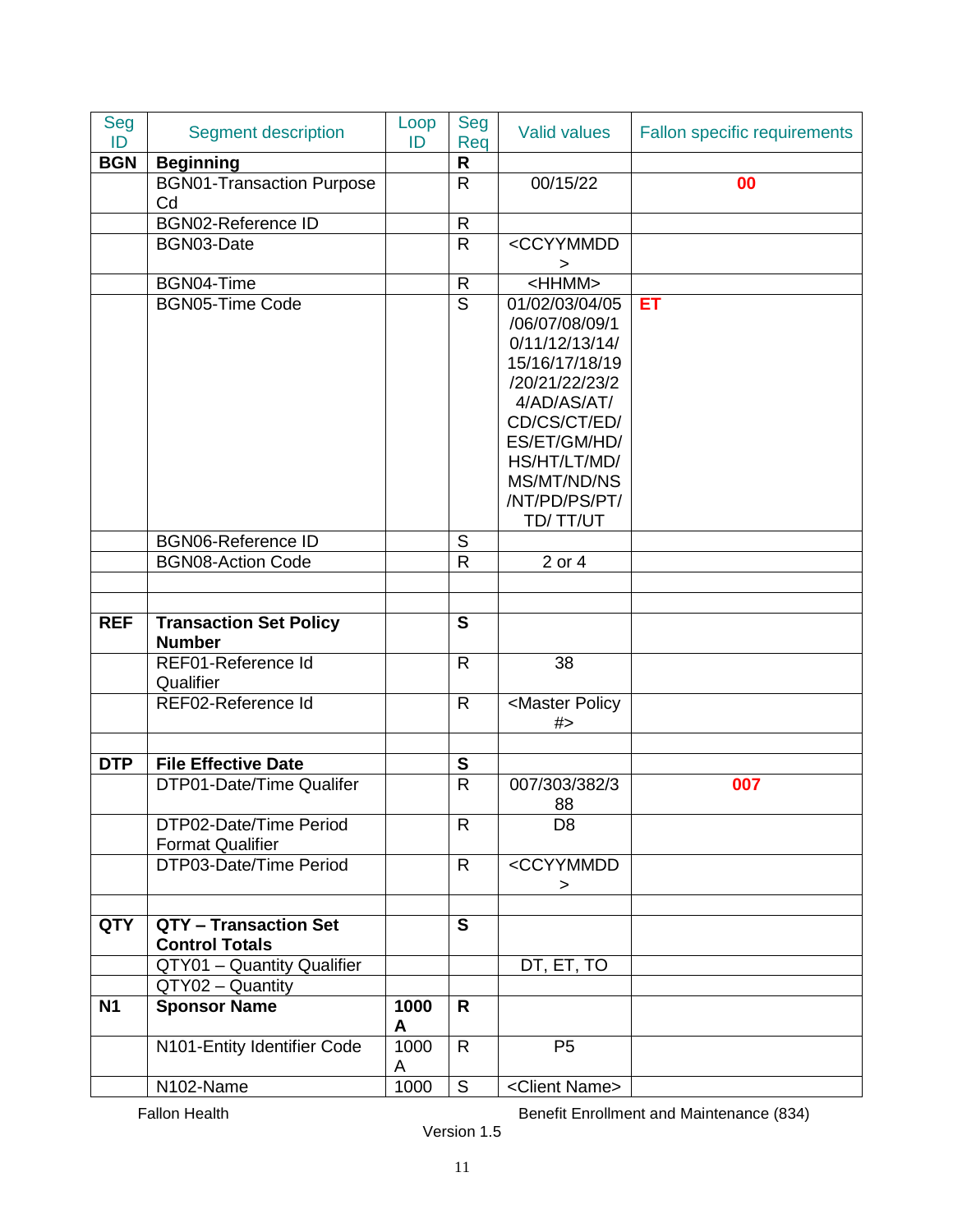| Seg<br>ID  | <b>Segment description</b>              | Loop<br>ID | Seg<br>Req     | <b>Valid values</b>                                                                                                                                                                  | Fallon specific requirements |
|------------|-----------------------------------------|------------|----------------|--------------------------------------------------------------------------------------------------------------------------------------------------------------------------------------|------------------------------|
|            |                                         | A          |                |                                                                                                                                                                                      |                              |
|            | N103-Id Code Qualifier                  | 1000<br>A  | $\mathsf{R}$   | FI/ZZ/24/94                                                                                                                                                                          | FI                           |
|            | NI04-Identification Code                | 1000<br>A  | $\mathsf{R}$   | Sponsor<br>Identifiier                                                                                                                                                               | <sender's tin=""></sender's> |
|            |                                         |            |                |                                                                                                                                                                                      |                              |
| <b>N1</b>  | Payer                                   | 1000<br>B  | R              |                                                                                                                                                                                      |                              |
|            | N101-Entity Identifier Code             | 1000<br>B  | $\mathsf{R}$   | IN                                                                                                                                                                                   |                              |
|            | N102-Name                               | 1000<br>B  | S              | <lnsurer<br>Name&gt;</lnsurer<br>                                                                                                                                                    |                              |
|            | N103-Identifier Code<br>Qualifer        | 1000<br>В  | $\mathsf{R}$   | FI/XV                                                                                                                                                                                | FI                           |
|            | N104-Identification Code                | 1000<br>B  | $\mathsf{R}$   | <lnsurer id<br="">Code&gt;</lnsurer>                                                                                                                                                 | <b>FCHP TIN</b>              |
|            |                                         |            |                |                                                                                                                                                                                      |                              |
| <b>INS</b> | <b>Member Level Detail</b>              | 2000       | $\mathsf{R}$   |                                                                                                                                                                                      |                              |
|            | <b>INS01-Yes/No Condition</b>           | 2000       | $\mathsf{R}$   | Y or N                                                                                                                                                                               |                              |
|            | <b>INS02-Ind Relation Code</b>          | 2000       | $\mathsf{R}$   | 01/03/04/05/06<br>/07/08/09/10/1<br>1/12/<br>13/14/15/17/18<br>/19/23/24/25/2<br>6/31/<br>32/33/38/48/19<br>/53                                                                      |                              |
|            | <b>INS03-Maintenance Reason</b><br>Code | 2000       | $\mathsf{R}$   | 001/021/024/0<br>25/030                                                                                                                                                              |                              |
|            | <b>INS04-Maintenance Reason</b><br>Code | 2000       | $\mathsf S$    | 01/02/03/04/05<br>/06/07/08/09/1<br>0/11/14/15/16/<br>17/18/20/21/22<br>/25/26/27/28/2<br>9/31/32/33/37/<br>38/39/40/41/43<br>/AI/XN/XT/AA/<br>AB/AC/AD/AE/<br>AF/AG/AH/AJ/<br>AL/EC |                              |
|            | <b>INS05-Benefit Status Code</b>        | 2000       | $\mathsf{R}$   | A/C/S/T                                                                                                                                                                              |                              |
|            | <b>INS06-Medicare Plan Code</b>         | 2000       | $\overline{S}$ | A/B/C/D/E                                                                                                                                                                            |                              |
|            | <b>INS07-COBRA Qualifying</b>           | 2000       | $\overline{S}$ | 1/2/3/4/5/6/7/8                                                                                                                                                                      |                              |
|            | <b>INS08-Employment Status</b><br>Code  | 2000       | $\overline{S}$ | AC/AO/AU/FT/<br>L1/PT/RT/TE                                                                                                                                                          |                              |
|            | <b>INS09-Student Status</b>             | 2000       | $\mathbb S$    | F/N/P                                                                                                                                                                                |                              |
|            | INS10-Yes/No Response                   | 2000       | $\overline{S}$ | N/Y                                                                                                                                                                                  |                              |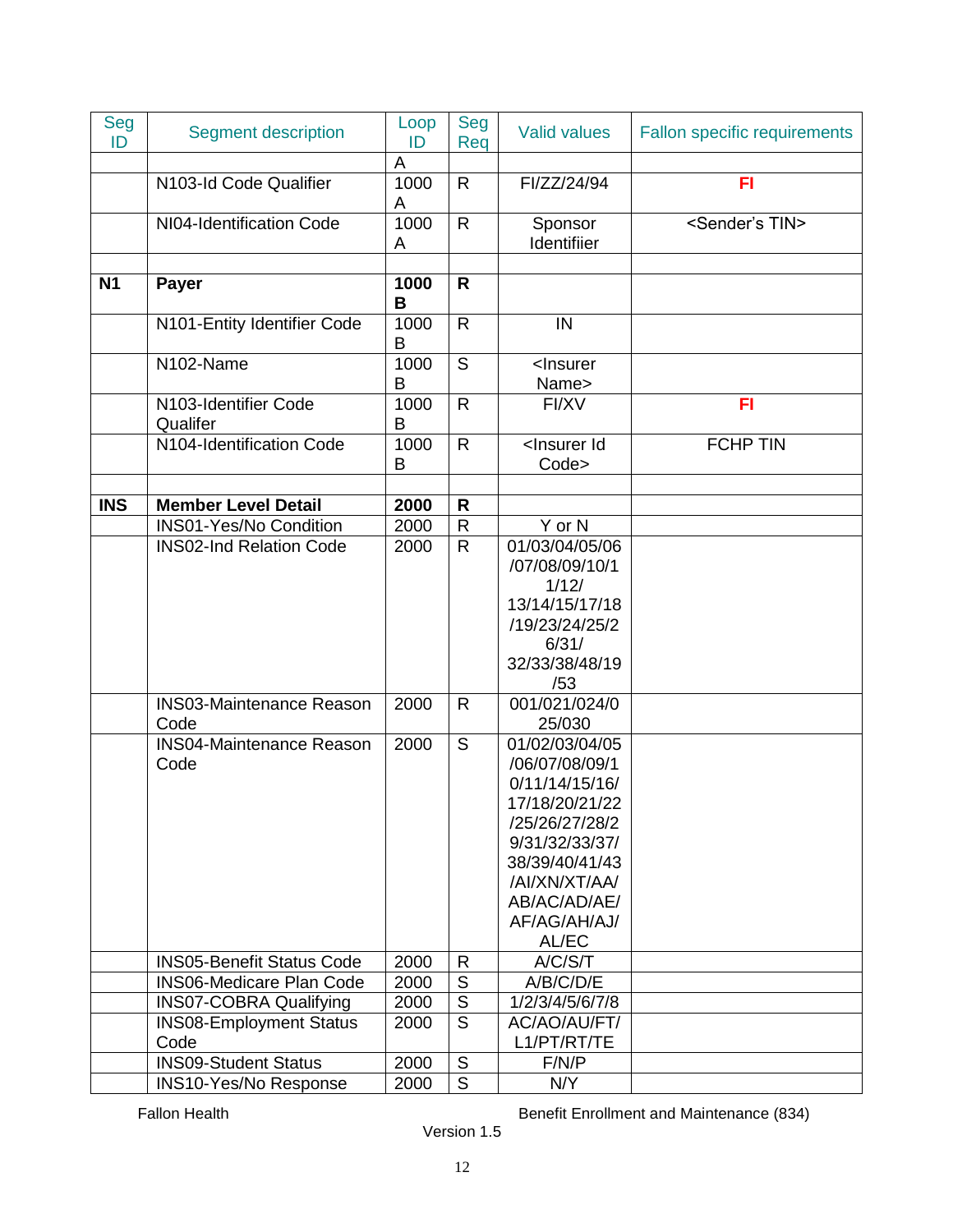| Seg<br>ID       | <b>Segment description</b>                    | Loop<br>ID | Seg<br>Req              | <b>Valid values</b>                                                                                         | Fallon specific requirements |
|-----------------|-----------------------------------------------|------------|-------------------------|-------------------------------------------------------------------------------------------------------------|------------------------------|
|                 | Code                                          |            |                         |                                                                                                             |                              |
|                 | <b>INS11-Date/Time Formal</b><br>Qualifer     | 2000       | $\mathsf S$             | D <sub>8</sub>                                                                                              |                              |
|                 | <b>INS12-Date/Time Period</b>                 | 2000       | $\mathsf S$             | <ccyymmdd<br>&gt;</ccyymmdd<br>                                                                             |                              |
|                 | <b>INS13 - Confidentiality Code</b>           | 2000       | $\mathsf S$             | R, U                                                                                                        |                              |
|                 | INS17-Number                                  | 2000       | $\overline{\mathsf{s}}$ | <number></number>                                                                                           |                              |
|                 |                                               |            |                         |                                                                                                             |                              |
| <b>REF</b>      | <b>Subscriber Number</b>                      | 2000       | $\mathsf{R}$            |                                                                                                             |                              |
|                 | <b>REF01-Ref Identification</b><br>Qualifier  | 2000       | $\overline{R}$          | 0F                                                                                                          |                              |
|                 | REF02-Reference<br>Identification             | 2000       | $\mathsf{R}$            |                                                                                                             | Subscriber's SSN             |
| <b>REF</b>      | <b>Member Policy Number</b>                   | 2000       | $\mathbf S$             |                                                                                                             |                              |
|                 | <b>REF01-Ref Identification</b><br>Qualifier  | 2000       | $\mathsf{R}$            | 1 <sub>L</sub>                                                                                              |                              |
|                 | REF02-Reference<br>Identification             | 2000       | $\mathsf{R}$            | <group or<br="">Policy<br/>Number&gt;</group>                                                               |                              |
|                 |                                               |            |                         |                                                                                                             |                              |
| <b>REF</b>      | <b>Member Identification</b><br><b>Number</b> | 2000       | S                       |                                                                                                             |                              |
|                 | <b>REF01-Ref Identification</b><br>Qualifier  | 2000       | $\mathsf{R}$            | 17/23/3H//DX/<br>F6/Q4/ZZ                                                                                   | ZZ                           |
|                 | REF02-Reference<br>Identification             | 2000       | $\mathsf{R}$            | <reference<br>number&gt;</reference<br>                                                                     | Subscriber's SSN             |
| <b>DTP</b>      | <b>Member Level Dates</b>                     | 2000       | $\mathsf{R}$            |                                                                                                             |                              |
|                 | DTP01-Date/Time Qualifier                     | 2000       | $\mathsf{R}$            | 286/296/297/3<br>00/301/303/33<br>6/337/338/339/<br>340/341/350/3<br>51/356/357/38<br>3/393/394/473/<br>474 |                              |
|                 | DTP02-Date/Time Format<br>Qualifier           | 2000       | $\mathsf{R}$            | D <sub>8</sub>                                                                                              |                              |
|                 | DTP03-Date/Time Period                        | 2000       | R                       | <ccyymmdd<br>&gt;</ccyymmdd<br>                                                                             |                              |
|                 |                                               |            |                         |                                                                                                             |                              |
| NM <sub>1</sub> | <b>Member Name</b>                            | 2100<br>A  | R                       |                                                                                                             |                              |
|                 | NM101-Entity Identifier Code                  | 2100<br>A  | $\mathsf{R}$            | IL/74                                                                                                       | IL                           |
|                 | NM102-Entity Type Qualifier                   | 2100       | $\mathsf{R}% _{T}$      | 1                                                                                                           |                              |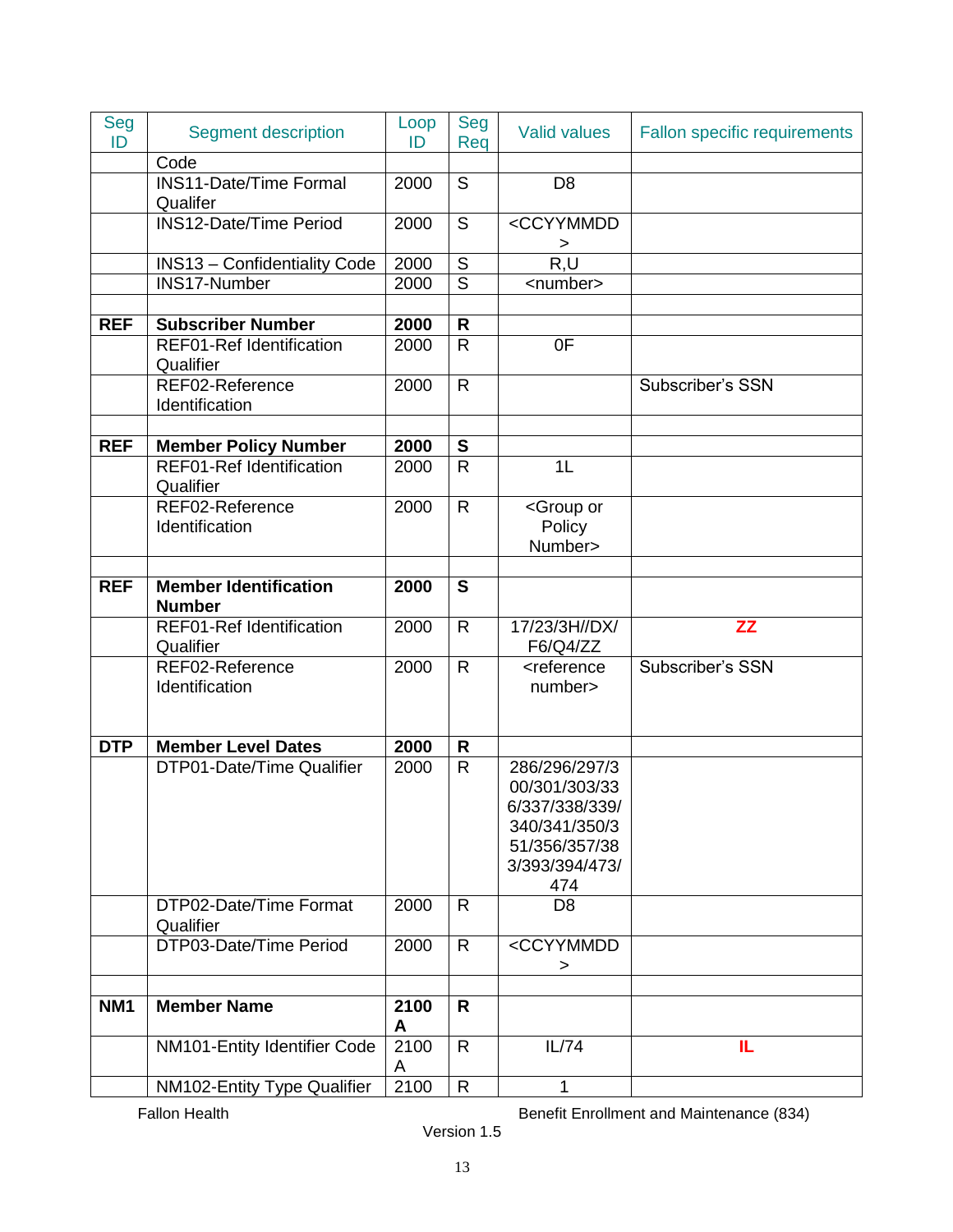| Seg<br>ID  | <b>Segment description</b>                       | Loop<br>ID | Seg<br>Req   | <b>Valid values</b>                              | <b>Fallon specific requirements</b> |
|------------|--------------------------------------------------|------------|--------------|--------------------------------------------------|-------------------------------------|
|            |                                                  | A          |              |                                                  |                                     |
|            | NM103-Last Name                                  | 2100<br>A  | $\mathsf{R}$ |                                                  |                                     |
|            | NM104-First Name                                 | 2100<br>A  | $\mathsf{R}$ |                                                  |                                     |
|            | NM105-Middle Name                                | 2100<br>A  | $\mathsf S$  |                                                  |                                     |
|            | NM106-Name Prefix                                | 2100<br>A  | S            |                                                  |                                     |
|            | NM107-Name Suffix                                | 2100<br>A  | S            |                                                  |                                     |
|            | NM108-ID Code Qualifier                          | 2100<br>A  | S            | 34/ZZ                                            |                                     |
|            | NM109-Identification Code                        | 2100<br>A  | S            | < Identifier>                                    |                                     |
|            |                                                  |            |              |                                                  |                                     |
| <b>PER</b> | <b>Member Communication</b><br><b>Numbers</b>    | 2100<br>A  | $\mathbf S$  |                                                  |                                     |
|            | <b>PER01-Contact Function</b><br>Code            | 2100<br>A  | $\mathsf{R}$ | IP                                               |                                     |
|            | PER03-Communication<br>Number Qualifier          | 2100<br>A  | $\mathsf{R}$ | EM/EX/FX/HP/<br><b>TE/WP</b>                     |                                     |
|            | PER04-Communication<br>Number                    | 2100<br>A  | $\mathsf{R}$ | <number></number>                                |                                     |
|            | PER05-Communication<br><b>Number Qualifier</b>   | 2100<br>A  | S            | EM/EX/FX/HP/<br><b>TE/WP</b>                     |                                     |
|            | PER06-Communication<br>Number                    | 2100<br>A  | S            | <number></number>                                |                                     |
|            | PER07-Communication<br><b>Number Qualifier</b>   | 2100<br>A  | $\mathsf S$  | EM/EX/FX/HP/<br><b>TE/WP</b>                     |                                     |
|            | PER08-Communication<br>Number                    | 2100<br>A  | S            | <number></number>                                |                                     |
|            |                                                  |            |              |                                                  |                                     |
| N3         | <b>Member Residence Street</b><br><b>Address</b> | 2100<br>A  | $\mathbf S$  |                                                  |                                     |
|            | N301-Address Informatin                          | 2100<br>A  | $\mathsf{R}$ | <address line<br=""><math>1\geq</math></address> |                                     |
|            | N302-Address Information                         | 2100<br>A  | S            | <address line<br="">2&gt;</address>              |                                     |
|            |                                                  |            |              |                                                  |                                     |
| <b>N4</b>  | <b>Member Residence</b><br>City, State, Zip code | 2100<br>A  | $\mathbf{s}$ |                                                  |                                     |
|            | N401-City Name                                   | 2100<br>A  | $\mathsf{R}$ |                                                  |                                     |
|            | N402-State or Providence<br>Code                 | 2100<br>A  | $\mathsf{R}$ |                                                  |                                     |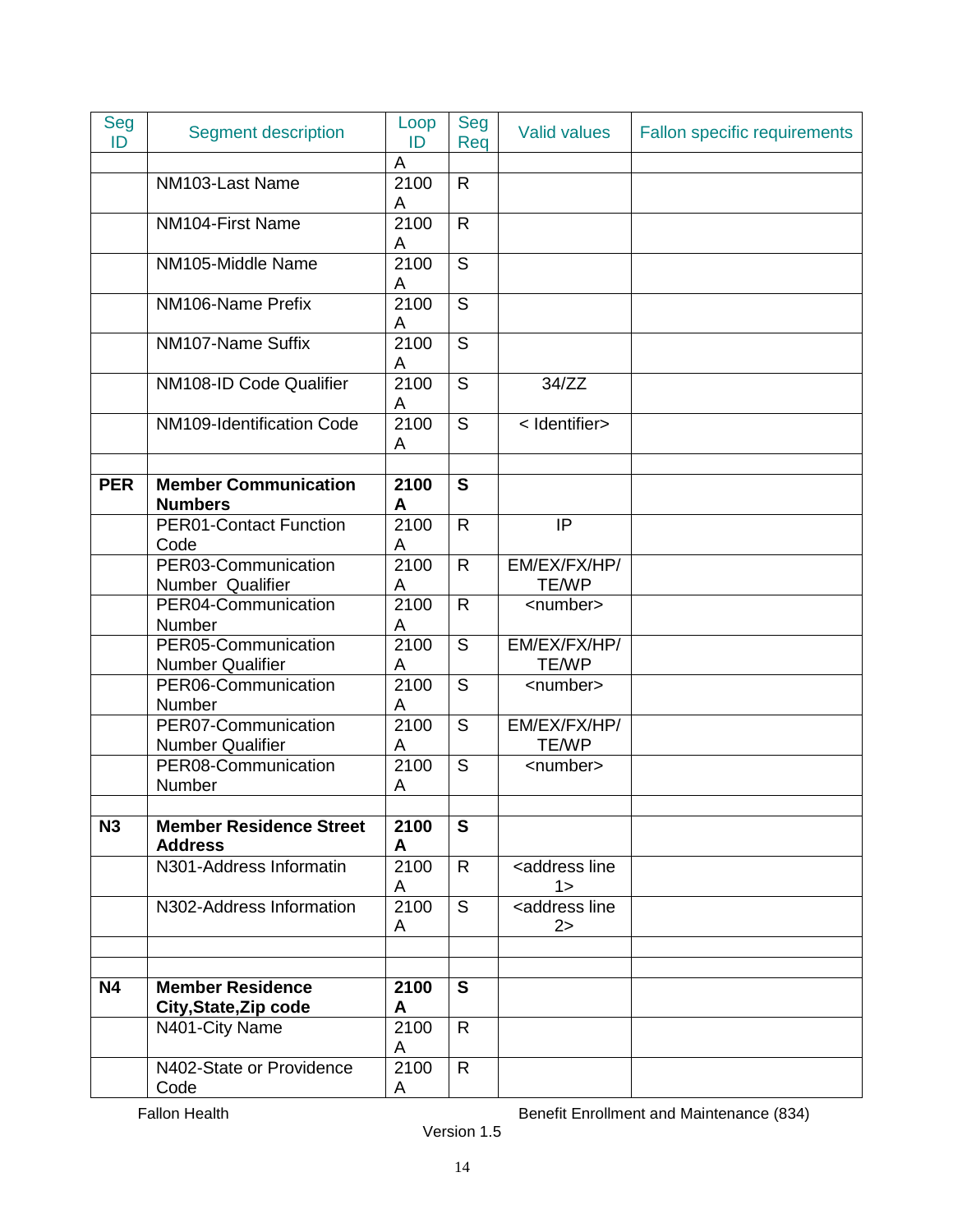| Seg<br>ID  | <b>Segment description</b>              | Loop<br>ID | Seg<br>Req   | <b>Valid values</b>          | <b>Fallon specific requirements</b> |
|------------|-----------------------------------------|------------|--------------|------------------------------|-------------------------------------|
|            | N403-Postal Code                        | 2100<br>A  | $\mathsf{R}$ |                              |                                     |
|            |                                         |            |              |                              |                                     |
|            | N404-Country Code                       | 2100<br>A  | S            |                              |                                     |
|            | N405-Location Qualifier                 | 2100<br>A  | S            | 60/CY                        |                                     |
|            | N406-Location Identifier                | 2100<br>A  | S            |                              |                                     |
| <b>DMG</b> |                                         | 2100       | $\mathbf{s}$ |                              |                                     |
|            | <b>Member Demographics</b>              | A          |              |                              |                                     |
|            | DMG01-Date/Time Format<br>Qualifier     | 2100<br>A  | $\mathsf{R}$ | D <sub>8</sub>               |                                     |
|            | DMG02-Date/Time Period                  | 2100<br>A  | $\mathsf{R}$ | <ccyymmdd<br>⋗</ccyymmdd<br> |                                     |
|            | DMG03-Gender Code                       | 2100<br>A  | $\mathsf{R}$ | F/M/U                        |                                     |
|            | <b>DMG04-Marital Status Code</b>        | 2100<br>A  | S            | <b>B/D/I/M/R/S/U/</b><br>W/X |                                     |
|            | DMG05-Race or Ethnicity<br>Code         | 2100<br>A  | S            | 7/A/B/C/H/I/N/               |                                     |
|            | <b>DMG06-Citizenship Status</b><br>Code | 2100<br>A  | S            | 1/2/3                        |                                     |
|            |                                         |            |              |                              |                                     |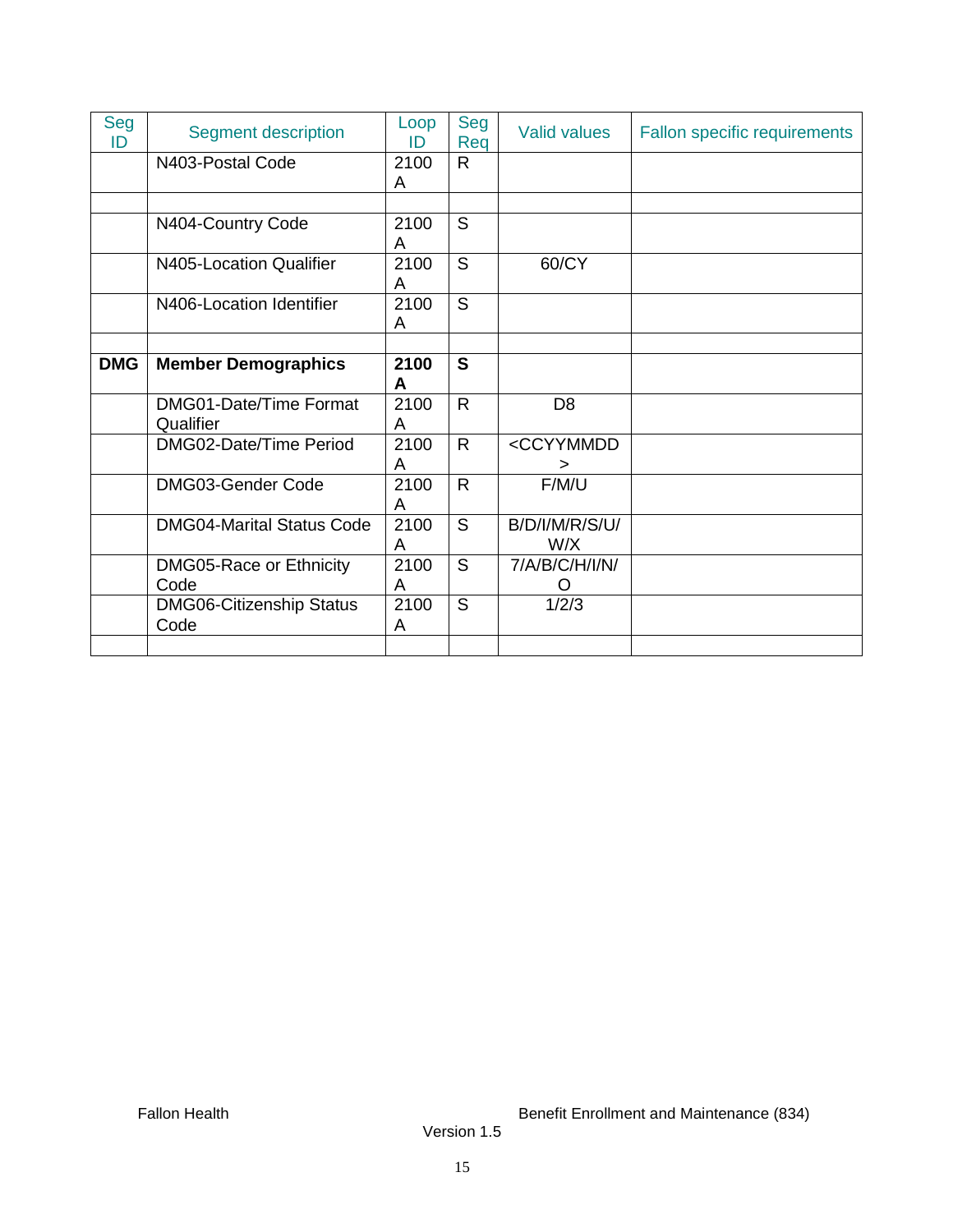| Seg<br>ID       | <b>Segment description</b>                     | Loop<br>ID          | Seg<br>Req     | <b>Valid values</b> | Fallon specific requirements |
|-----------------|------------------------------------------------|---------------------|----------------|---------------------|------------------------------|
| <b>NM1</b>      | <b>INCORRECT MEMBER</b><br><b>NAME</b>         | 2100<br>B           | $\mathbf{s}$   |                     |                              |
|                 | NM101-Entity Identifier Code                   | 2100<br>B           | $\mathsf{R}$   | 70                  |                              |
|                 | NM102-Entity Type Qualifier                    | 2100<br>B           | $\mathsf{R}$   | 1                   |                              |
|                 | NM103-Name Last                                | 2100<br>B           | $\mathsf{R}$   |                     |                              |
|                 | NM!04-Name First                               | 2100<br>B           | $\mathsf{R}$   |                     |                              |
|                 | NM105-Name Middle                              | 2100<br>B           | S              |                     |                              |
|                 | NM106-Name Prefix                              | 2100<br>B           | $\overline{S}$ |                     |                              |
|                 | NM107-Name Suffix                              | 2100<br>В           | S              |                     |                              |
|                 | NM108-ID Code Qualifier                        | 2100<br>B           | $\mathsf S$    | 34/ZZ               |                              |
|                 | NM109-Identification Code                      | 2100<br>B           | S              |                     |                              |
| <b>DMG</b>      | <b>INCORRECT MEMBER</b><br><b>DEMOGRAPHICS</b> | 2100<br>B           | $\mathbf{s}$   |                     |                              |
|                 | DMG01-Date/Time Format<br>Qualifier            | 2100<br>B           | S              | D <sub>8</sub>      |                              |
|                 | DMG02-Date/Time Period                         | 2100<br>В           | $\overline{S}$ | <b>CCYYMMDD</b>     |                              |
|                 | DMG03-Gender Code                              | 2100<br>B           | $\mathsf S$    | F/M/U               |                              |
|                 | DMG05 - Race or Ethnicity                      | 2100<br>B           | $\mathsf S$    | 7/A/B/C/H/I/N/<br>O |                              |
| NM <sub>1</sub> | <b>MEMBER MAILING</b><br><b>ADDRESS</b>        | 2100<br>$\mathbf c$ | ${\mathbf S}$  |                     |                              |
|                 | NM101-Entity Identifier Code                   | 2100<br>C           | $\mathsf{R}$   | 31                  |                              |
|                 | NM102-Entity Type Qualifier                    | 2100<br>C           | $\mathsf{R}$   | 1                   |                              |
| N3              | <b>MEMBER MAIL STREET</b><br><b>ADDRESS</b>    | 2100<br>$\mathbf c$ | S              |                     |                              |
|                 | N301-Address Information                       | 2100<br>$\mathsf C$ | $\mathsf{R}$   |                     |                              |
|                 | N302-Address Information                       | 2100<br>C           | S              |                     |                              |
| <b>N4</b>       | <b>MEMBER MAIL</b>                             | 2100                | $\mathbf{s}$   |                     |                              |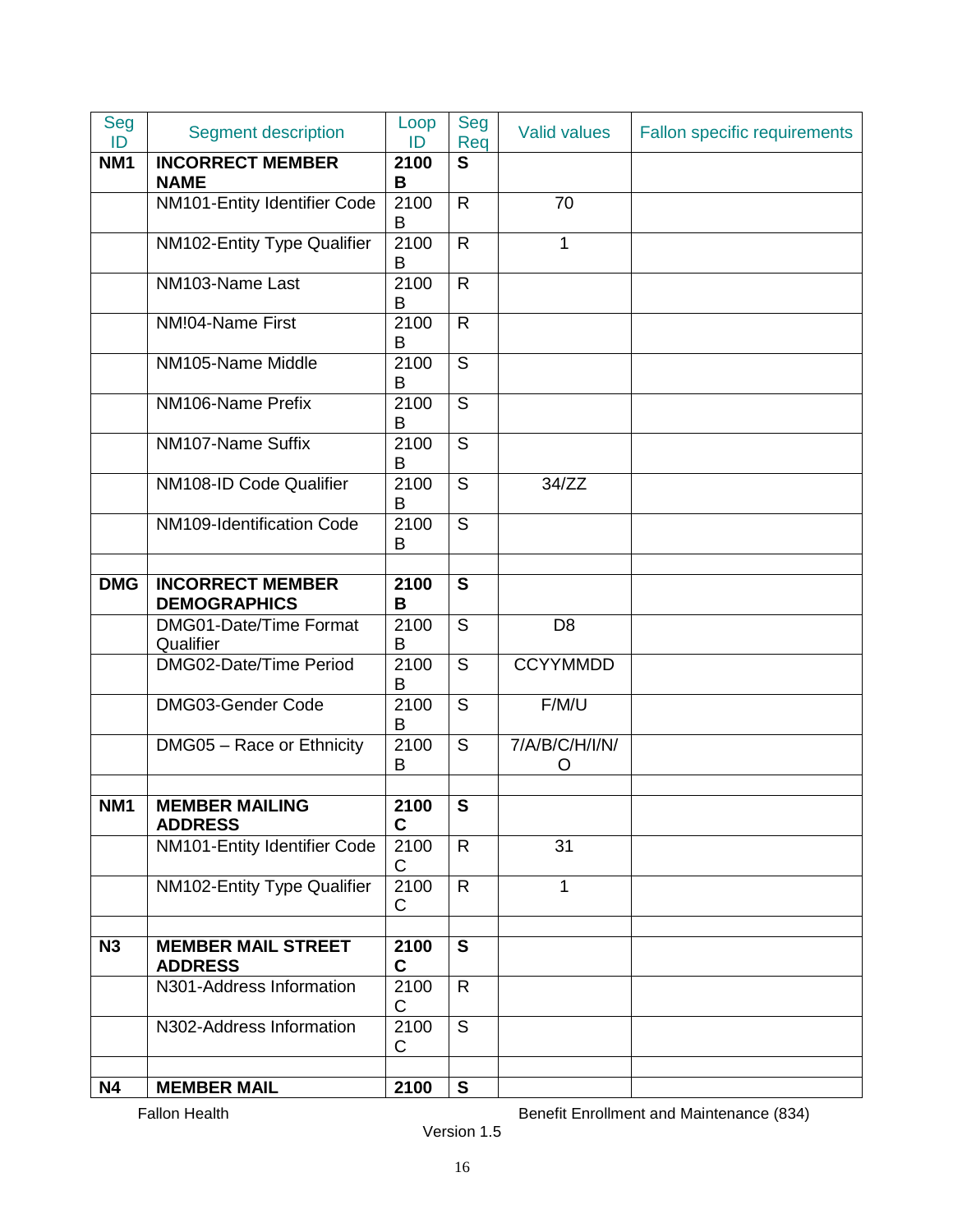| Seg<br>ID  | <b>Segment description</b>                   | Loop<br>ID  | Seg<br>Req   | <b>Valid values</b>                                                                                              | Fallon specific requirements |
|------------|----------------------------------------------|-------------|--------------|------------------------------------------------------------------------------------------------------------------|------------------------------|
|            | CITY, STATE, ZIP                             | $\mathbf C$ |              |                                                                                                                  |                              |
|            | N401-City Name                               | 2100<br>C   | $\mathsf{R}$ |                                                                                                                  |                              |
|            | N402-State or Providence<br>Code             | 2100<br>C   | $\mathsf{R}$ |                                                                                                                  |                              |
|            | N403-Postal Code                             | 2100<br>C   | $\mathsf{R}$ |                                                                                                                  |                              |
|            | N404-Country Code                            | 2100<br>C   | S            |                                                                                                                  |                              |
| HD         | <b>Health Coverage</b>                       | 2300        | $\mathsf{R}$ |                                                                                                                  |                              |
|            | HD01-Maintenance Type<br>Code                | 2300        | $\mathsf{R}$ | 001/002/021/0<br>24/025/026/03<br>0/032                                                                          |                              |
|            | <b>HD03-Insurance Line Code</b>              | 2300        | $\mathsf{R}$ | AG/AH/AJ/AK/<br>DCP/DEN/EP<br>O/<br>FAC/HE/HLT/<br>HMO/LTC/LTD<br>/MM/<br>MOD/PDG/PO<br>S/PPO/PRA/S<br>TD/UR/VIS | <b>HMO</b>                   |
|            | <b>HD04-Plan Coverage</b><br>Description     | 2300        | S            |                                                                                                                  |                              |
|            | HD05-Coverage Level Code                     | 2300        | S            | CHD/DEP/E1D<br>E2D/E3D/E5D/<br>E6D/E7D/E8D/<br>E9D/ECH/EMP<br>ESP/FAM/IND/<br>SPC/SPO/TW<br>O                    |                              |
| <b>DTP</b> | <b>Health Coverage Dates</b>                 | 2300        | R            |                                                                                                                  |                              |
|            | DTP01-Date/Time Qualifier                    | 2300        | R            | 303/348/349/5<br>43                                                                                              |                              |
|            | DTP02-Date/Time Format<br>Qualifier          | 2300        | R            | D <sub>8</sub>                                                                                                   |                              |
|            | DTP03-Date/Time Period                       | 2300        | R            | <ccyymmdd<br><math>\,&gt;</math></ccyymmdd<br>                                                                   |                              |
| <b>REF</b> | <b>Health Coverage Policy</b>                | 2300        | R            |                                                                                                                  |                              |
|            | <b>Number</b>                                |             |              |                                                                                                                  |                              |
|            | <b>REF01-Ref Identification</b><br>Qualifier | 2300        | R            | $17/1$ L/ZZ                                                                                                      | 1 <sub>L</sub>               |
|            | REF02-Reference                              | 2300        | $\mathsf{R}$ |                                                                                                                  | <b>Group Number</b>          |